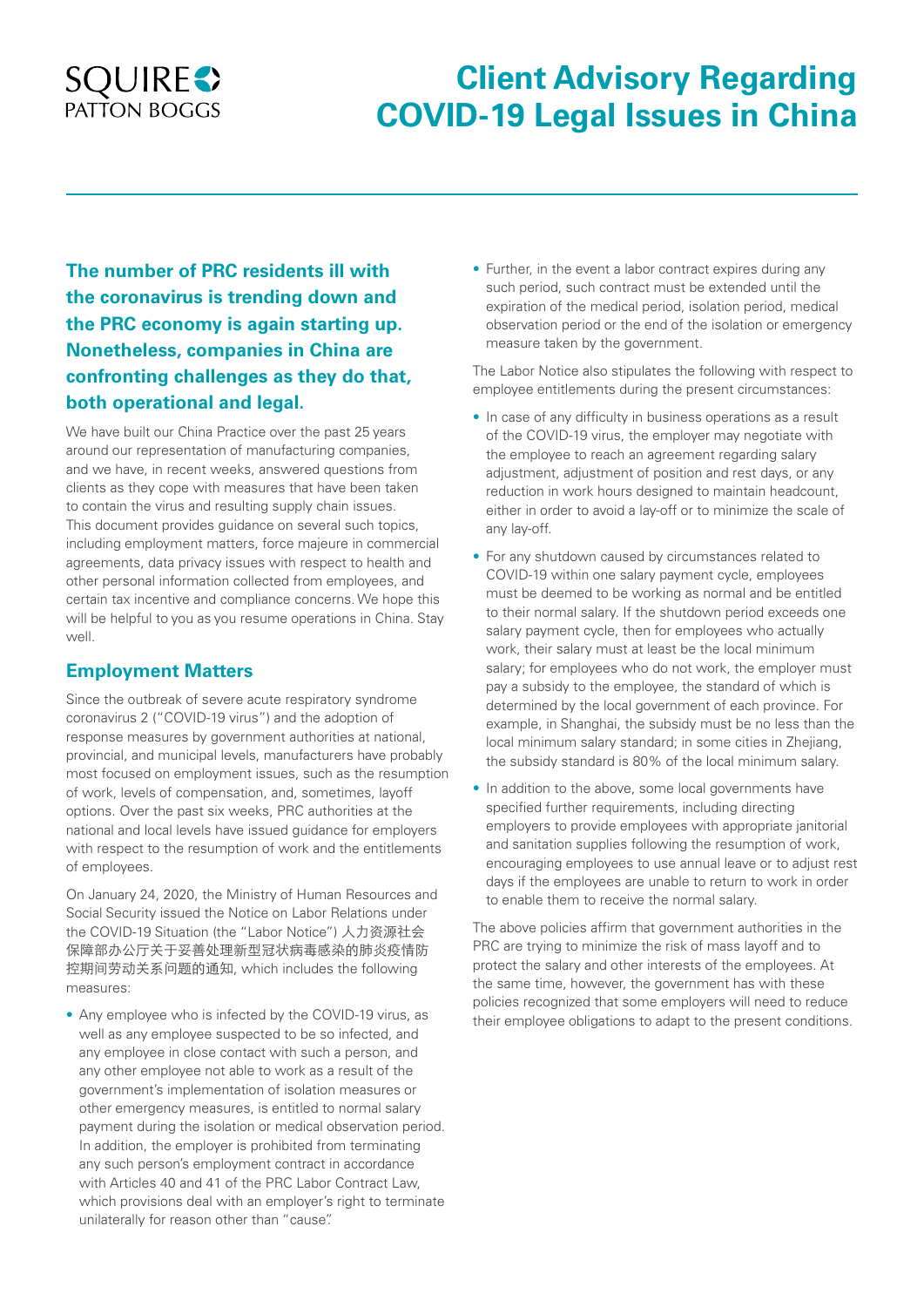## **Force Majeure**

PRC law defines force majeure as an unforeseeable, unavoidable and irresistible objective condition, but there is no clear guidance under the laws on what specific events will be accepted as force majeure. The Shanghai Superior Court, the highest court in Shanghai, has recently issued A Series of Questions and Answers on the Legal Application on COVID-19 Cases (the Q&A) 关于涉新冠肺炎疫情案件法律适 用问题的系列问答, which provides that, if a contract cannot be performed due to any government action that has been taken to prevent or control the spread of the COVID-19 virus, then those circumstances may constitute a force majeure event that was unpredictable, unavoidable and irresistible. This suggests that the COVID-19 virus would not trigger a force majeure event in every contract. Further, most legal practitioners believe that the occurrence of the COVID-19 virus alone will *not* constitute a force majeure if the contract in question may still be performed, unless the applicable government authority has prohibited the performance of the contract, at least during the virus period.

Similarly, when PRC courts were determining whether the circumstances arising in connection with the Severe Acute Respiratory Syndrome ("SARS") in 2003 would constitute a force majeure event, the applicable courts determined on a case-by-case basis whether the party claiming force majeure could still perform its obligations. For example, SARS was considered to constitute a force majeure for the general contractor in the context of a construction contract, whereas substantially similar circumstances were determined not to constitute a force majeure in the context of a lease contract where the lessee's obligation was to pay rent. From our examination of case precedent, we find that PRC courts are generally reluctant to conclude that the circumstances arising in the context of a recognized epidemic constitute a force majeure event under contracts where the principal or only obligation is one of payment.

According to the Q&A, the period when a force majeure event may be asserted to have occurred due to a governmental order or actions should commence on and from the date when the provincial government where the contract is to be performed or where the parties are domiciled determines to start the response system to deal with a major public health emergency (重大突发公共卫生事件响应) and should end on the date when the government halts such response system. We can assist companies in determining such dates, depending upon the particular facts.

Also, be aware that, even if a force majeure has occurred, Article 117 of the PRC Contract Law provides that a release of liabilities may occur only if the underlying contract may no longer be performed as a result of the force majeure. Absent that, the force majeure will result only in an extension of the time for performance or a reduction in a portion of an obligation based on principles of fairness, not the excuse of performance in its entirety.

The fairness principle normally applies when there is an unexpected change of situation other than a force majeure event. The principles of fairness and situation change, unlike force majeure, have not been specified in any statute, but arise from interpretations of the PRC Supreme Court and have been applied nationwide.

According to the Second Interpretation of the Supreme People's Court on Several Issues concerning the Application of PRC Contract Law最高人民法院《关于适用(中华人民 共和国合同法)若干问题的解释(二)》, if the continuing performance of a contract is obviously unfair to one party due to a major change that is unforeseeable at the time of execution and not caused by force majeure and not a commercial risk, such party may request the court to modify or terminate the contract. The court will then determine whether to change or terminate the contract in accordance with such principle of fairness, depending on the particular situation of the case.

Likewise, the Q&A advises that, if the COVID-19 virus does not constitute a force majeure event under the contract, courts could rely on the principle of situation change to judge the cases if the performance of such contract is apparently unfair to a party due to the COVID-19 circumstances. Further under the Q&A, the rent under a commercial lease may be adjusted, as appropriate, based on the fairness principle if there is a significant decrease in the lessee's revenue as a result.

In addition to the Q&A, the Shanghai Superior Court published guidance in February on how to judge cases during the COVID-19 period. According to this guidance, if the performance of a contract would significantly impact the rights and interests of a party, then the court should make appropriate judgment based on the principles of fairness and good faith, taking into account the agreement between the parties and the relationship between the virus situation and the failure to perform the contract or the difficulty of performance.

Similarly, during the SARS period, the PRC Supreme Court published guidance advising the courts to judge cases based on the fairness principle if the continuing performance of a contract would significantly impair the rights and interests of a party. Courts throughout China have ruled in favor of the reduction or release of rent for certain months during the SARS period based on principles of fairness and situation change.

Notably, PRC courts were generally conservative in concluding that an event constitutes a major change of situation triggering the application of the principle of fairness. According to a judicial interpretation of the PRC Supreme People's Court in 2009, any such conclusion of local courts was required to be reported to and reviewed by the applicable superior courts. It remains to be clarified whether such requirement is applicable to cases involving the Corona Virus.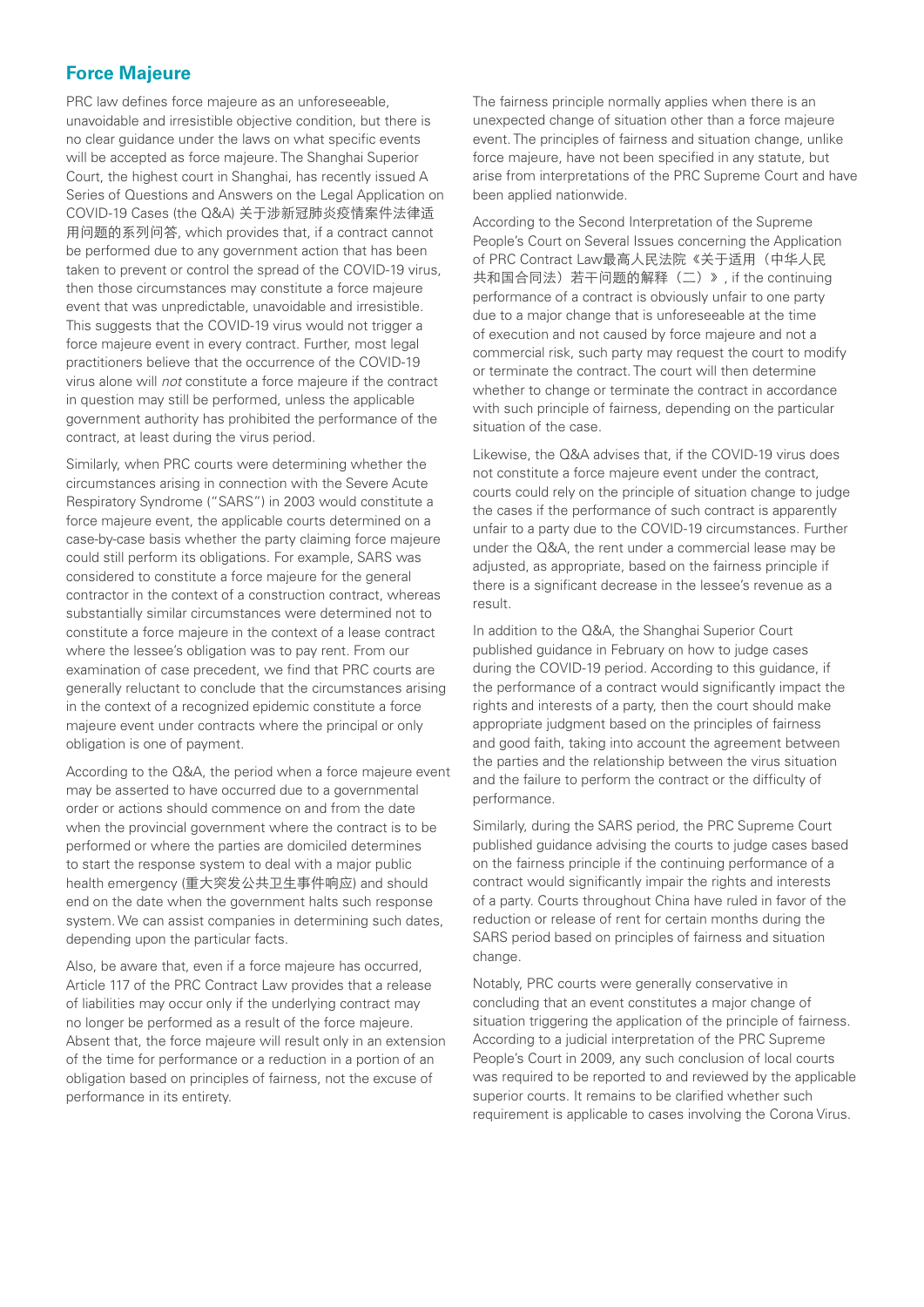## **Data Privacy Issues**

Since the COVID-19 virus began its spread in China, most companies are requesting and collecting information on the travel history and health of their employees. This section provides general guidance on whether and how a company may collect such information from its employees.

## May Companies Collect Travel and Health Information of Employees During the COVID-19 Period?

According to Article 8 of PRC Labor Contract Law (2013) 中华人民共和国劳动合同法, companies have the right to gather from the employees information directly related to their labor contracts, such as the name, address and contact information. However, an employee's travel history and health information are deemed *not* relevant to such contracts. Therefore, employers normally have no right to collect such information from their employees.

However, during the COVID-19 period, companies not only have the right, but also the obligation to collect such information, as long as it is COVID-19-related. According to the PRC Law on Prevention and Treatment of Infectious Diseases (2013)中华人民共和国传染病防治法 and the Emergency Regulations on Public Health Emergencies (2011) 突发公共卫生事件应急条例, all entities and persons are obliged to cooperate with the state to prevent and control the virus. Companies must timely and accurately report the condition of any person with, or suspected of having, any infectious disease. Additionally, all companies must establish a safety management system, as required by PRC Emergency Response Law (2007)中华人民共和国突发事件应 对法, learning the situation that may damage the public safety and reporting such situation to the applicable government agencies. In order to fulfill the foregoing obligations, we consider that companies may collect from their employees such information related to the disease or emergency, even if such information has no relevance for their labor contracts.

In addition, after the outbreak of the COVID-19 virus, many local governments have implemented emergency actions that require employers to monitor the health status of their employees and collect employees' health information and travel history. For example, the Shanghai government mentioned in a notice that companies must request their employees to report their health status every day and monitor their body temperature.<sup>1</sup> Similarly, Beijing and Guangdong require companies there to collect the travel history of their employees before they resume work and to monitor their health status every day. The Beijing Lawyer Association also specified in a Q&A that employers may collect employees' information related to the prevention and control of the COVID-19 virus, as required by any applicable government, including, without limitation, their addresses, travel histories and health information.2

## How Should the Companies Collect, Use and Store the Travel and Health Information?

First, health and travel information both fall within the scope of personal information. According to the Information Security Technology: Personal Information Security Specifications (2018)信息安全技术: 个人信息安全规范, personal information includes "a variety of information recorded electronically or otherwise that, alone or in combination with other information, can identify the identity of a specific natural person or reflect the activities of a specific natural person." Technically, the name, birth date, address, contact information, health information and travel history are all personal information.

The collection of personal information, as required by the PRC Cybersecurity Law (2017) 中华人民共和国网络安全 法, should (i) follow the principles of legitimacy, properness and necessity, and (ii) be known and agreed by the subject person. We list below what we consider best practices for collecting, processing and storing such personal information.

- **Do not compel an employee to provide any personal information**. As previously noted, companies may be required to collect personal information relevant to COVID-19, but the collection of such information still needs to be agreed by the subject person. Therefore, if an employee refuses to provide such information, the employer should not force the person to provide it. Further, the Office of the Central Cybersecurity and Informatization Commission provides in a notice ("Notice") that, other than the entities authorized by the National Health Department, any other entity or person should not collect personal information on the grounds of virus prevention, control and curing, unless agreed by the subject person.3 Therefore, unless the company has been authorized, or requested by the National Health Department to collect COVID-19-related information from employees, they should not force an employee to provide any such information if the employee refuses to do so.
- **Do not collect any personal information** *not* **relevant to the prevention and control of the COVID-19**. As required by the PRC Cybersecurity Law, the scope of the personal information being collected should follow the *de minimis* rule. In the case of COVID-19, such personal information must be limited to that relevant to the prevention and control of the virus, which, for example, could include the contact details, travel history within the last 14 days and the health status of employees. Companies should avoid collecting any irrelevant travel information or family relationship information or asking for health check reports from employees.

<sup>1</sup> *See* the Notice issued by the Office of Shanghai Leading the Pneumonia Epidemic Prevention and Control of New Coronavirus Infection上海市新型冠 状病毒感染的肺炎疫情防控工作领导小组办公室通告, February 4, 2020.

<sup>2</sup> *See* the 50 Qs&As on Labor Compliance and Labor Relations Law in Epidemic Situation疫情下劳动用工合规与劳动关系法律50问答, February 1, 2020.

<sup>3</sup> *See* the Notice on protecting personal information and using big data to support joint prevention and control关于做好个人信息保护利用大数据支撑联 防联控工作的通知, February 4, 2020.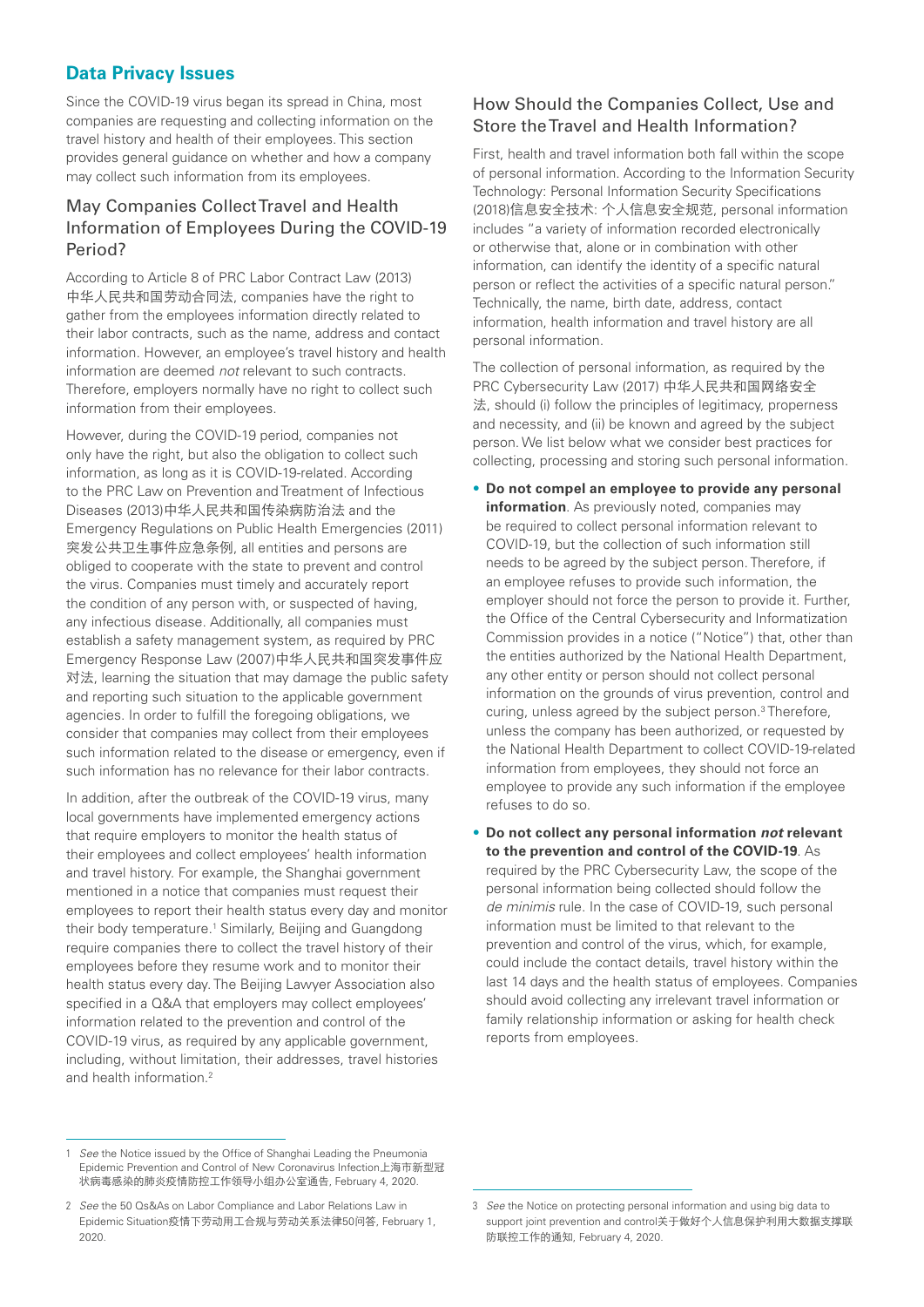- **Do not collect or use any personal information for other purposes**. The Notice prohibits the use of any personal information collected for purposes of combatting the COVID-19 virus for any purpose other than preventing and controlling the virus. Therefore, companies should strictly manage the use of the collected personal information and avoid using such information for any other unauthorized purpose.
- **Do not disclose any personal information to third parties other than the institutions authorized to collect such information**. According to the PRC Cybersecurity Law, unless agreed by the subject person, companies should not disclose personal information to any third party. Likewise, the PRC Law on Prevention and Treatment of Infectious Diseases specifies that companies should not intentionally disclose any privacy information of the infectious disease patients, suspected infectious patients and their close contacts. The Notice also prohibits any entity or person from disclosing personal information, such as the name, age, identification card number, telephone number, or home address of the subject person, unless agreed by such person or such information has been desensitized.
- **Use secured technology to store the personal information**. Both the PRC Cybersecurity Law and the Notice require that all persons collecting or managing personal information use secured technology to protect such information from being disclosed or stolen. Also, when the COVID-19 virus ceases to be a concern, we suggest companies delete the personal information that has been collected during this period and no longer needs to be retained.

#### What Should Companies Do If an Employee Intentionally Conceals Information Relevant to the COVID-19 Virus?

As previously discussed, companies should not force an employee to provide any personal information, even if such information is related to the COVID-19 virus. If an employee refuses to provide personal virus-related information, companies may consider reporting the same to the applicable health authorities for their investigation. In addition, if an employee refuses to provide relevant information or provides false health information and is later confirmed to have the virus, causing other employees to be quarantined or infected with the virus, such employee may be subjected to criminal penalties for intentionally spreading the virus and impairing public safety. In such case, the employer may unilaterally terminate the employee's labor contract without paying severance, in accordance with Article 39 of the PRC Labor Contract Law.

## **Tax Issues**

The Ministry of Finance ("MOF") and State Administration for Taxation ("SAT") have jointly issued a series of tax incentives and other policies focusing on key areas and key industries to assist enterprises in the fight against the spread of the COVID-19 virus since January 1, 2020. These tax policies and incentives may be summarized in four categories: 1) the support of epidemic prevention and medical treatment, 2) the support of material supply, 3) the encouragement of public donations and 4) the support of the resumption of work and production.

#### **1. Support of Epidemic Prevention and Medical Treatment**

Income arising in the form of any temporary subsidy or bonus received by medical and epidemic prevention staff engaged in virus prevention and control activities is exempted from PRC Individual Income Tax ("IIT"). Any such temporary subsidy or bonus must be granted in accordance with the prescribed standards of the local government authorities. During the epidemic prevention and control period, employers that provide their employees with medicines, medical supplies, protective equipment and other in-kind benefits for prevention of COVID-19 virus may treat those costs as business expenses, which may be deducted when computing the income subject to PRC Corporate Income Tax ("CIT"). IIT is also exempted for the recipients of such benefit-in-kind distributions, excluding cash.

#### **2. Support of Material Supply**

A series of tax policies provide some tax incentives with respect to Value Added Tax ("VAT") and CIT for the supply of Key Materials of Epidemic Prevention and Control ("Key Materials")<sup>4</sup>. VAT is exempted for income generated from the transportation of Key Materials. This may be of particular benefit to enterprises in the logistics industry. For companies that qualify as Manufacturing Enterprises of Key Materials<sup>5</sup>, the increased input VAT, as compared with the accumulated input VAT of December 2019, is refundable on a monthly basis to ease the cash burden of such production. In addition, Manufacturing Enterprises of Key Materials are also allowed a once-off deduction, as opposed to yearly depreciation, from CIT for the full purchase cost of any equipment that has been acquired to increase such production.

#### **3. Encouragement of Public Donations**

The donation by a company of any benefit-in-kind for epidemic prevention and control may be deducted for CIT purposes in full amount, and is not subject to the usual limit of 12% of pre-tax profit. If the donation is made directly to a hospital engaging in epidemic prevention and treatment, then a donation receipt letter must be obtained from the hospital in order to effectuate such deduction. From a VAT perspective, a deemed sales mechanism will not apply to such donation, and instead such donation is exempted from VAT.

<sup>4</sup> The scope of "Key Materials" is determined by the National Development and Reform Committee and the Ministry of Industry and Information Technology.

<sup>5</sup> The list of Manufacturing Enterprises of Key Materials is determined by National Development and Reform Committee and Ministry of Industry and Information Technology at or above Provincial level.